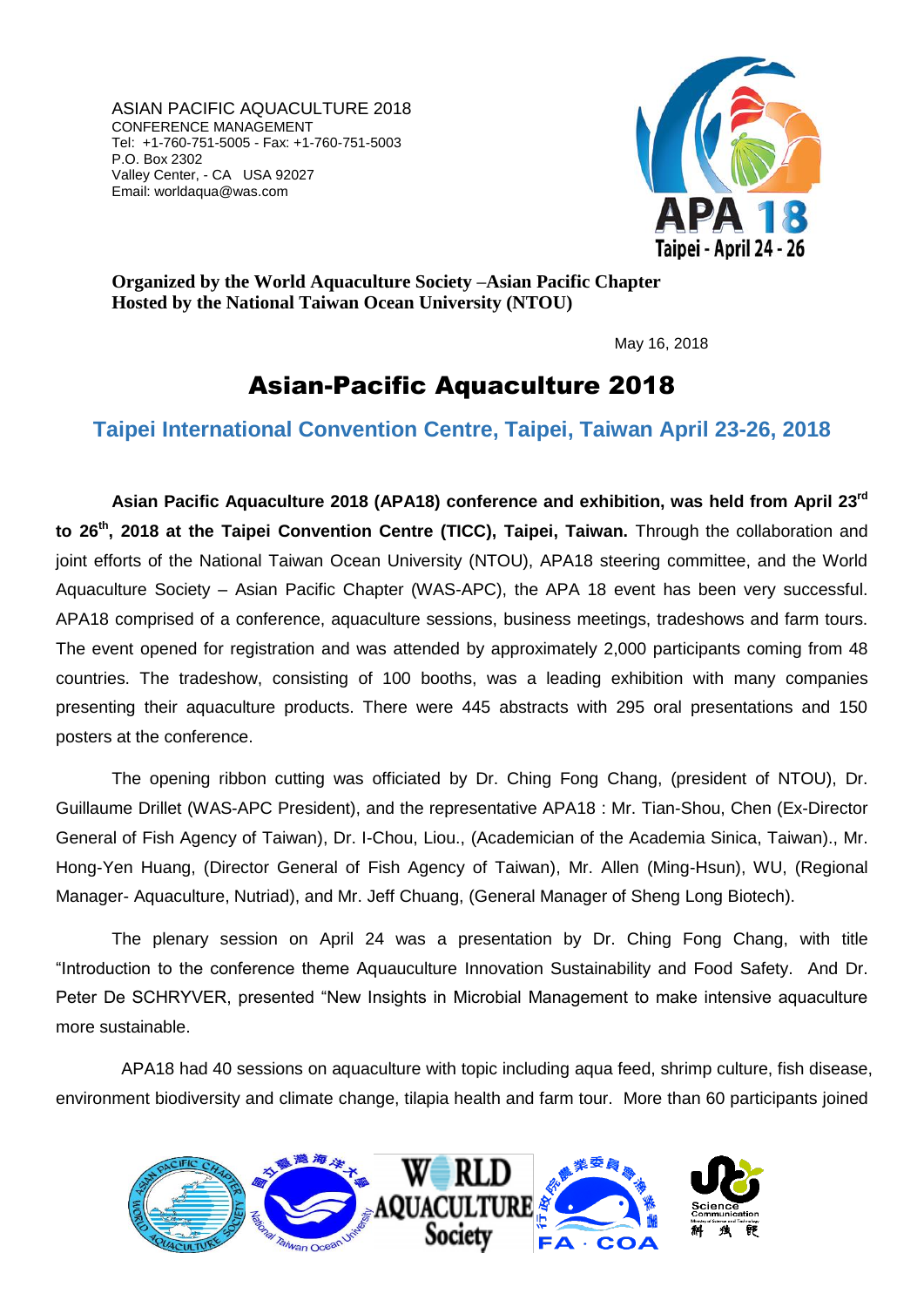the two farm tours with tour 1 at West of Taipei, Koi Farm and Fisheries research, and Tour 2 at East of Taipei, NTOU and NMMST, organized by NTOU.

At the president's reception, participants also enjoyed the traditional dance, and show from Taiwan.

We would like to thanks our sponsors Sheng Long Co., Ltd, Nutriad, MSD Animal Health/ Merck, DaBomb inside, and Kemin in making APA18 successful. We look forward to meeting you at the next APA19, June 19-21, 2019 at Chennai Trade Center, Chennai, India.



#### **Photo from APA18**:

#### **APA18 ribbon cutting.**

**Left to right**: Mr. Tian-Shou, Chen; Ex-Director General of Fish Agency of Taiwan, Dr. I-Chou, Liou., Academician of the Academia Sinica, Taiwan. ,Dr. Ching-Fong Chang, President of National Taiwan Ocean University,Mr. Hong-Yen Huang, Director General of Fish Agency of Taiwan, Dr. Guillaume Drillet, President of WAS-APC, Mr. Allen (Ming-Hsun), WU, Regional Manager- Aquaculture, Nutriad, Mr. Jeff Chuang, General Manager of Sheng Long Biotech.

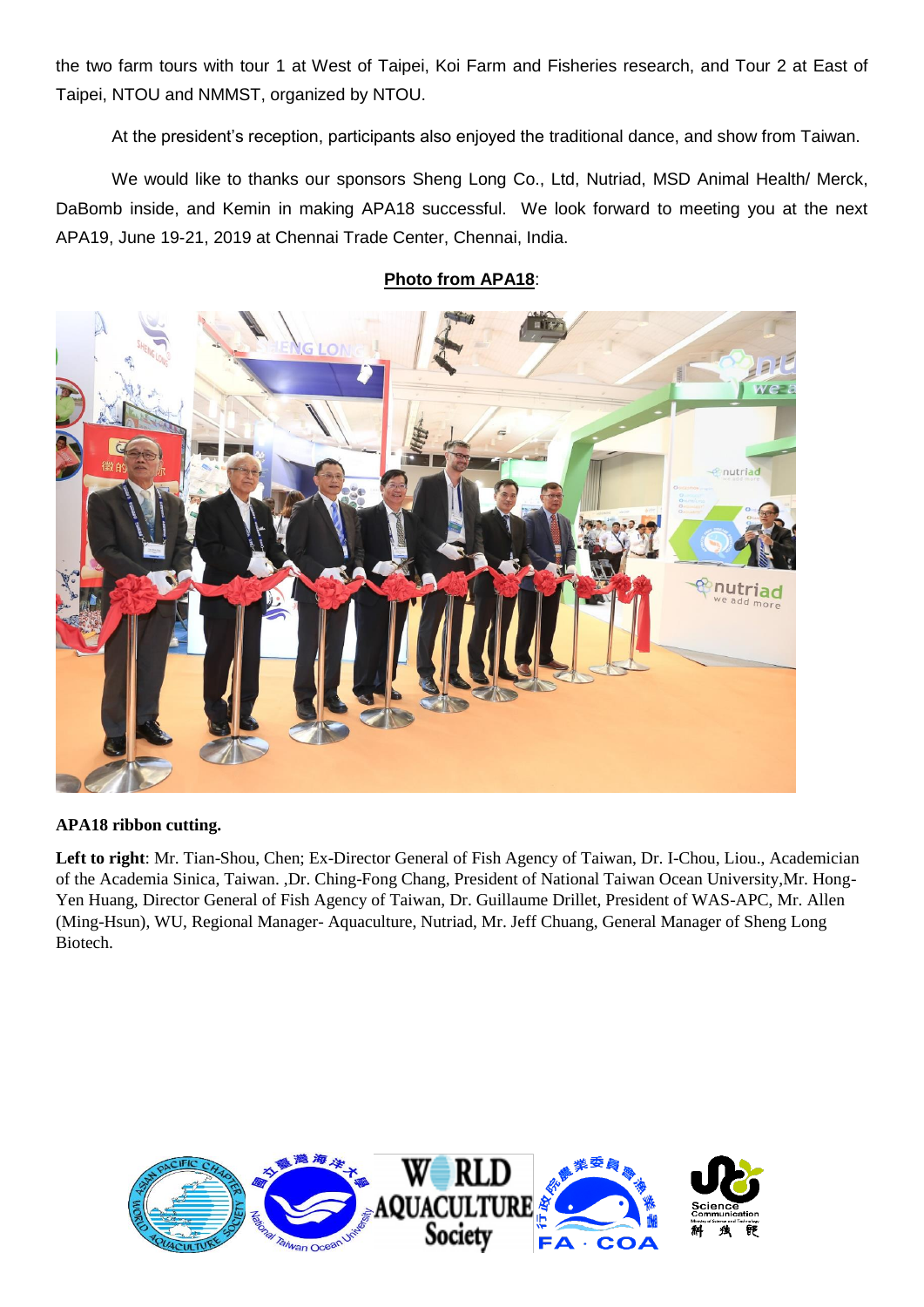



Plenary sessions : Dr. Ching Fong Chang and Dr. Peter De SCHRYVER



Exhibition

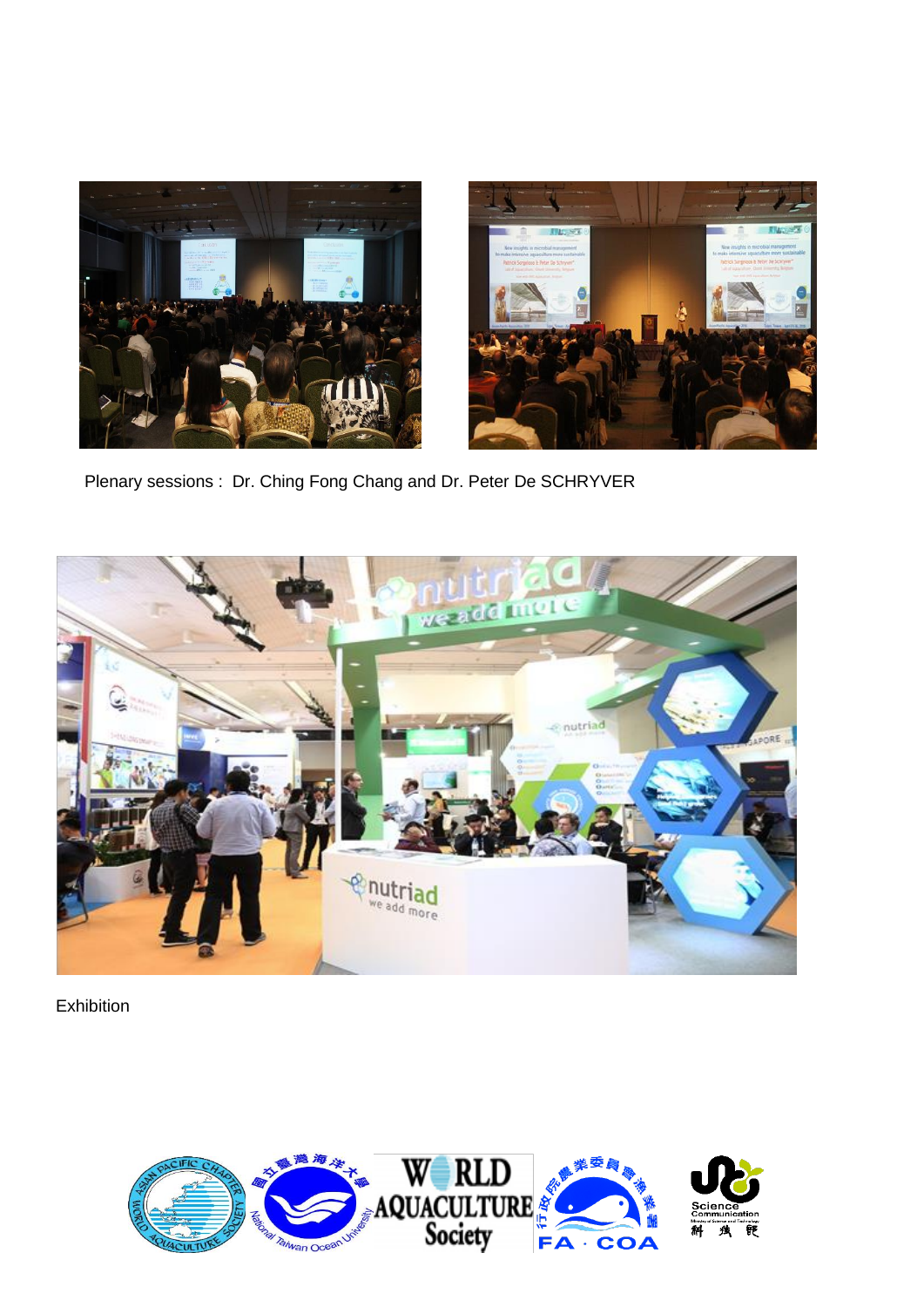